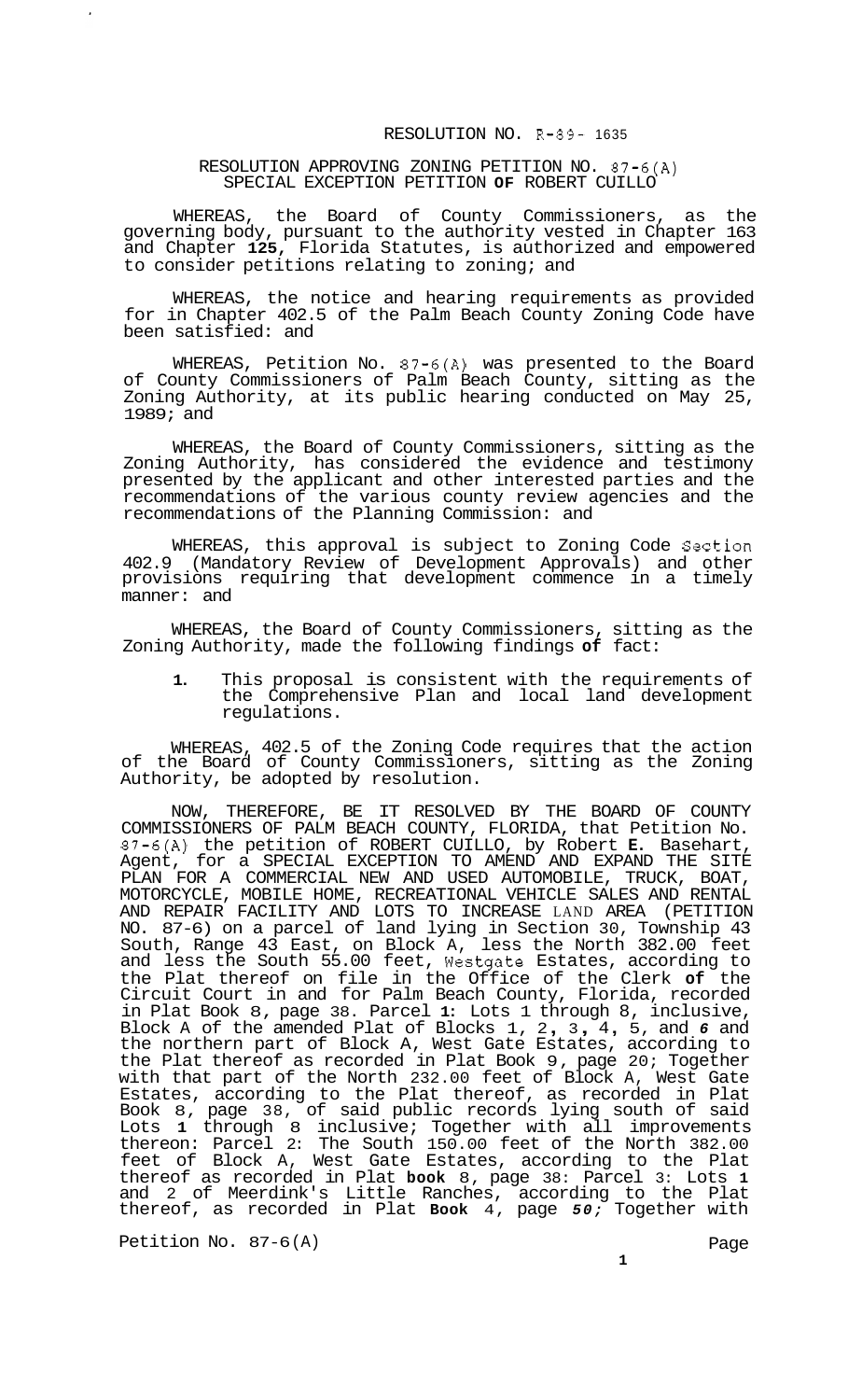property described as Lateral No. **1,** bound on the North by the South right-of-way line of Okeechobee Road, and on the East by the West right-of-way line of Congress Avenue, and on the South by the North line of Lots **1** and **2,** Meerdink's Little Ranches, and on the West by the line which is the Northerly extension of the West line of Lot 2, Meerdink's Little Ranches; Less and except that real property described in Special Warranty Deed recorded in Office Records Book **1701,** page **410;**  Parcel **4:** Lot **3,** Less the East **15.00** feet thereof, of Meerdink's Little Ranches, according to the Plat thereof, as recorded in Plat Book **4,** page **50;** Parcel **5:** The North **232.80**  feet of the Lake Worth Drainage District **E-3 1/2** right-of-way lying in Section **30,** Township **43** South, Range **43** East as recorded in Plat Book **15,** page **16;** Being more particularly described as follows: All that portion **of** the said Lake Worth Drainage District **33-3 1/2 (30.00** feet wide) right-of-way lying North of the South property line of Lot **3,** Meerdink's Little Ranches and South of the North property line of Lots **1** and **2** of Meerdink's Little Ranches, according to the Plat thereof, as recorded in Plat Book **4,** page **50,** excepting the South **20.00**  feet of the aforedescribed portion of said right-of-way, being located on the southwest corner of the intersection of Okeechobee Boulevard (SR **704)** and Congress Avenue (SR **807)** in a CG-General Commercial Zoning District, was approved on May **25, 1989,** as advertised, subject to the following conditions:

- **1.** The petitioner shall comply with all previous conditions of approval unless expressly modified herein.
- 2. Prior to site plan certification, the site plan shall be amended to indicate:
	- a. the required ten **(10)** foot landscape strip along Suwanee Dr., and planting ten **(10)** foot high native canopy trees twenty **(20)** feet on center and a thirty-six **(36)** inch high hedge planted a maximum of twenty-four **(24)** inches on center; and,
	- &I. The implementation of Alternative Landscape **No. 3** along the south property line abutting residential areas. The ten **(10)** foot landscape strip shall consist of a six **(6)** high concrete block and stucco wall and ten **(10)** foot high native canopy trees planted twenty **(20)** feet on center.
- **3.** No banners, flags, balloons, snipe signs, etc., shall be permitted on site. All advertisement shall be in conformance with the Palm Beach County Sign Code.
- **4.** The parking **of** vehicles shall be limited to designated display areas only. No parking of vehicles within public rights-of-way or required landscape buffers shall be permitted.
- 5. Vehicles displayed on site shall not be displayed elevated above ground level or with open hoods or trunks excepting the existing second story display space.
- **6.** No off premise signs shall be permitted on site.
- 7. The southern .84 acre parcel shall be used exclusively for the storage of inventory.

Petition No. 87-6(A) **Page** 

2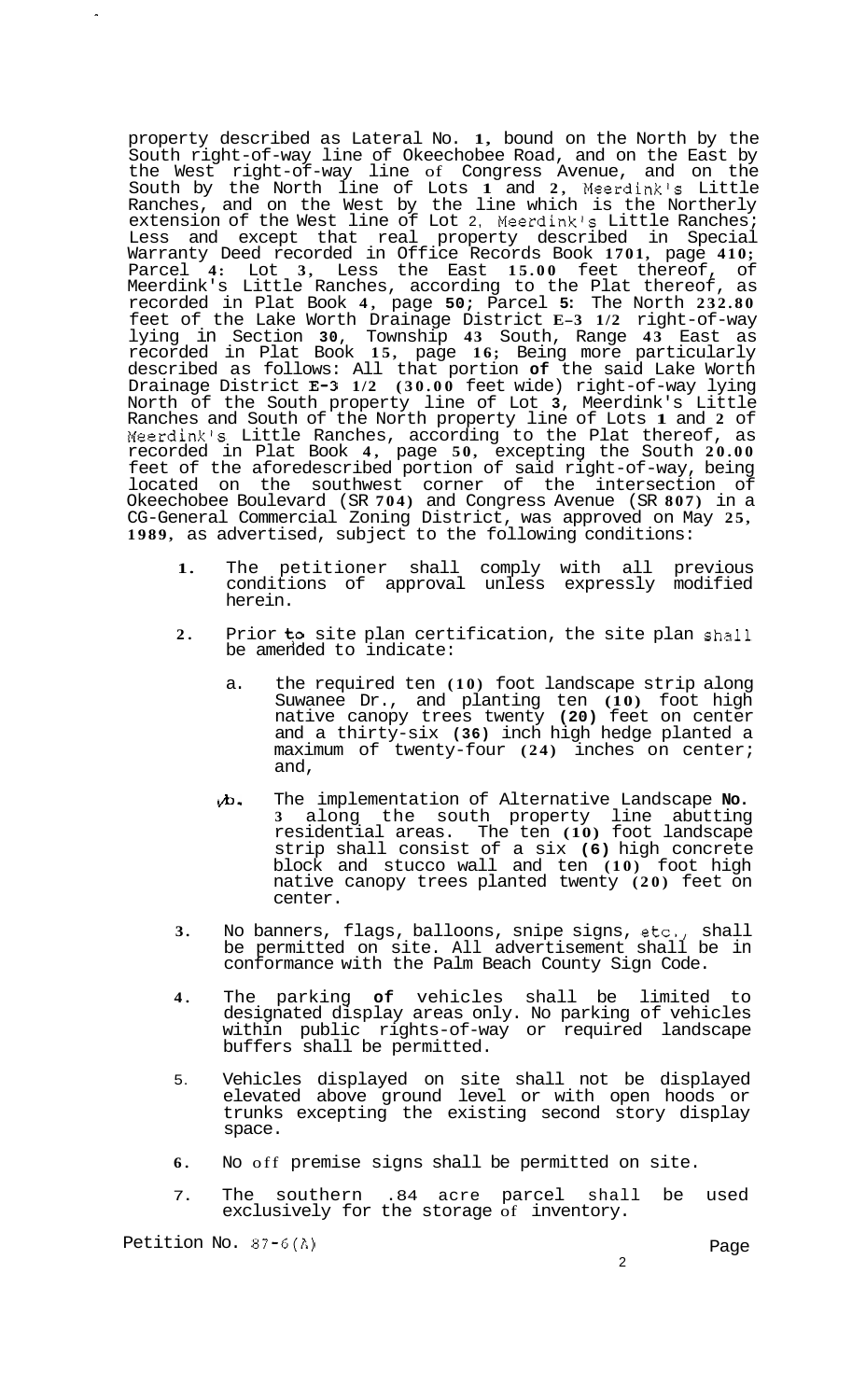- a. Loading shall be limited to designated areas within the interior of the site.
- **9.**  Generation and disposal of hazardous effluents into sanitary sewerage system shall be prohibited unless adequate pretreatment facilities approved by the Florida Department of Environmental Regulation (FDER) and Agency responsible for sewage works are constructed and used by project tenants or owners generating such effluents.
- **10.**  Sewer service is available to the property. Therefore, no septic tank shall be permitted to the site.
- **11.**  Water service is available to the property. Therefore, no well shall be permitted on the site to provide potable water.
- **12.**  The owner, occupant or tenant of the facility shall participate in an oil recycling program which ensures proper re-use or disposal of waste oil.
- **13.**  The Developer shall provide discharge control and treatment for the stormwater runoff in accordance with all applicable agency requirements in effect at the time of the permit application. However, at a minimum, this development shall retain onsite the stormwater runoff generated by a three **(3)** year-one **(1)** hour storm with a total rainfall of **3** inches as required by the Permit Section, **Land** Development Division. In the event that the subject site abuts **a**  Department of Transportation maintained roadway, concurrent approval from the Florida Department **of**  Transportation will also be required. The drainage system shall be maintained in an acceptable condition **as** approved by the County Engineer. In the event that the drainage system is not adequately maintained as determined by the County Engineer, this matter will be referred to the Code Enforcement Board for enforcement.
- **14.**  The Developer shall design the drainage system such that drainage from those areas which may contain hazardous or undesirable waste shall be separate from stormwater runoff from the remainder of the site.
- **15.**  The Property owner shall convey to Palm Beach County within **90** days of the approval of this project adequate road drainage easements through the project's internal surface water management system to provide runoff from those segments of Suwanee Drive along the property frontage. Said easements shall be no less than **20** feet in width. The drainage system within the project shall have sufficient retention/detention capacity to meet the storm water discharge and treatment requirements of the applicable County Water Control District and South Florida Water Management.
- **16.**  Prior to approval by the Site Plan Review Committee the property owner shall record a Unity **of** Title on the subject property subject to approval- by the County Attorney.

Petition **No.**  $87-6(A)$  Page

 $\ddot{\phantom{0}}$